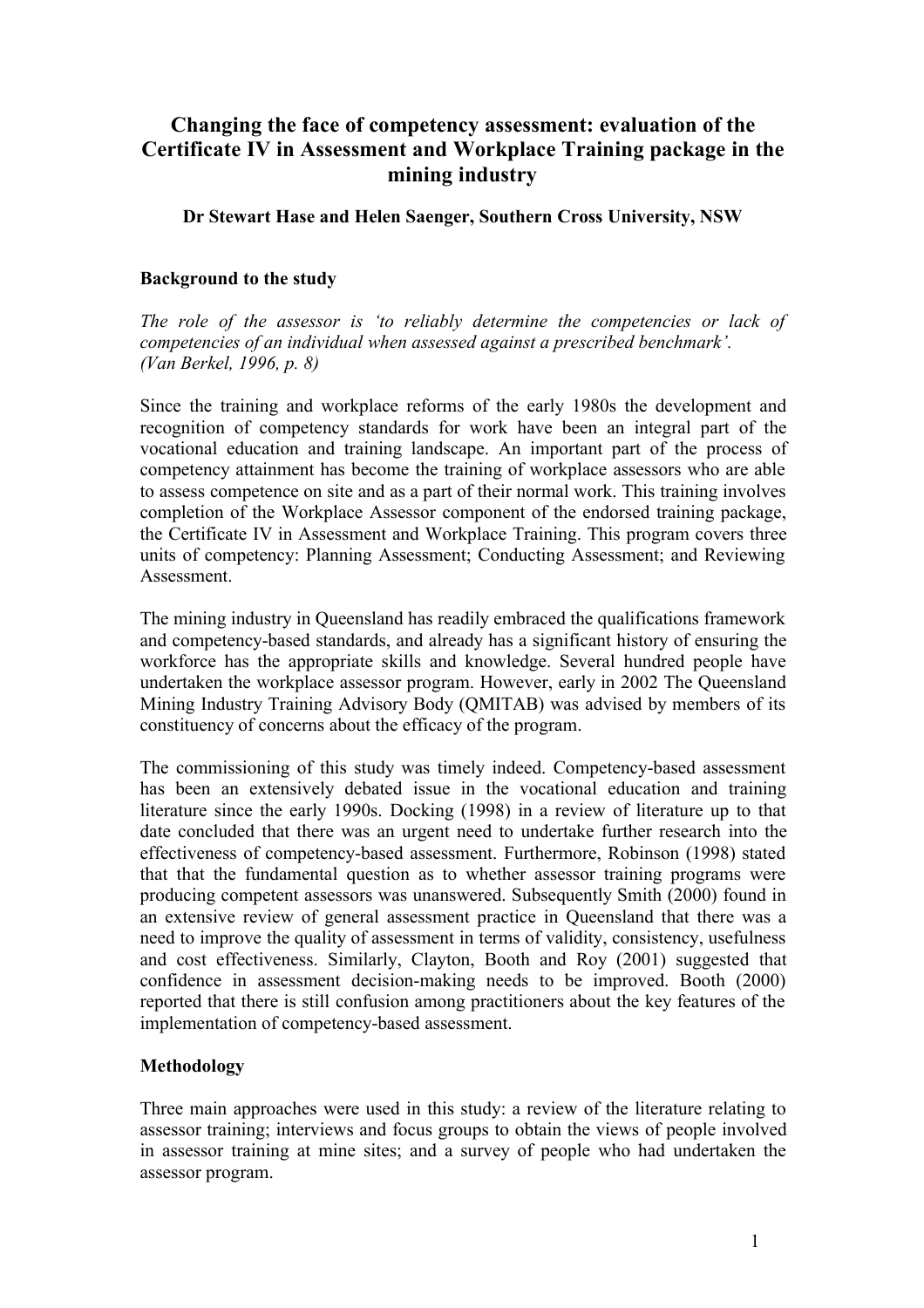#### *Interviews and focus groups*

The purpose of the interviews and focus groups was to obtain in-depth information about the effectiveness of workplace assessor training and its implementation at mine sites. The method used was based on Grounded Theory (Glaser and Strauss, 1967), which provides a number of well–established techniques to increase the rigour of qualitative research.

Eighty-three people were interviewed (39) or attended focus groups (44) on nineteen mine sites and seven sites in Brisbane. Sampling was based on 'snowballing', which involves asking informants from whom further information might be obtained. Sources were also selected on the basis of where disconfirming evidence might be found. This means that we were interested in being told something different to that which we had been told previously. Sampling was ceased when saturation was reached. This occurred when new information was not being obtained despite all efforts.

Interviews and focus groups were centred on the question of the effectiveness of the Workplace Assessor training and implementation and how it might be improved. Using a convergent interview technique, follow-up questions depended on the initial response of the interviewee. We were concerned that responses needed to be driven by the data rather than the interests of the interviewer.

The focus groups were somewhat more structured but still sought feedback from participants about how the effectiveness of the training could be improved. Participants were provided with a copy of the three units on planning, conducting and reviewing assessment. They were asked for their comments around the areas of: motivation to undertake the course; their reaction to it; what was learnt; what was useful; application of learning; outcomes; and improvements to the training package. Additional information was provided and recorded.

Data from the interviews and focus groups were subject to coding procedures consistent with Grounded Theory. This process involved the identification, from the raw data, of key sub themes and then major themes and concepts in a hierarchical fashion.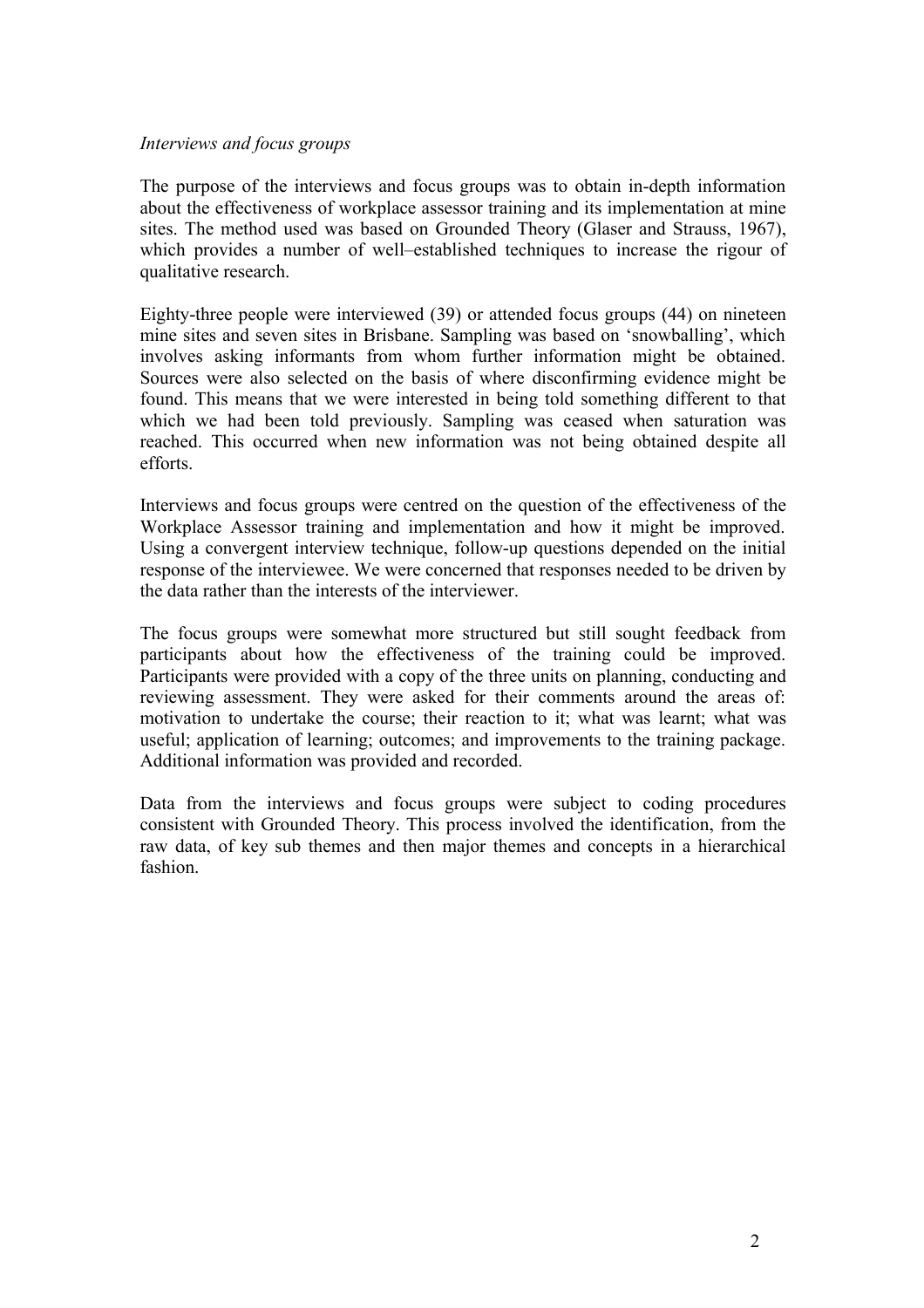### *Survey*

A survey was undertaken to obtain feedback about the specific competencies in the Workplace Assessor units The questionnaire was in three parts: general questions about the Workplace Assessor training; questions about how often the competencies were applied in the workplace; and questions about the usefulness of each of the competencies. Respondents were asked to indicate on a 7-point Likert scale their opinions about application and usefulness. In addition we asked for some demographic information: age; gender; level of education; sector worked; size of mine; whether a 'train the trainer' or similar course had been completed; year of completion of the Workplace Assessor program; and why the program had been undertaken. The questionnaire was piloted on a small group and appropriate amendments made. Questionnaires were distributed to a random sample of 100 people who had completed the assessor training. A total of eighty-three people returned the survey.

# **Qualitative results**

A number of core themes were drawn from the interview data and are described in detail below. It is evident that there is considerable variability in a number of areas such as selection of assessors, training provision, follow-up of assessors, collaboration between provider and workplace, actual application of assessor competencies in the workplace, and understanding of competencies,

### *Context –understanding the importance of standards*

Respondents indicated that there needed to be a clear understanding in the industry of the importance of competency standards. It appears that the competing demands of output on the one hand and meeting legislative requirements of having a competent and safe workforce on the other creates ambiguity. That competency is understood in different ways depending on the context and that legislation may drive the competency agenda has been suggested in other studies (ie Mulcahy, 2000). Smith (2000) found in a study of competency-based assessment in Queensland that not all employers have a commitment to conduct workplace assessments due to the need to focus on 'business' itself and not be sidetracked, a lack of belief in the competencybased system, and lack of expertise. Legally maintaining the assessor standards counts as 'evidence', 'protection' and 'compliance'.

### *Selecting workplace assessors*

Employees were most often selected for workplace assessor training on the basis of their technical expertise and competence. Attributes such as competent, confident, good communicator, literacy, thorough and trustworthiness were emphasised as essential in a good assessor. At some sites and for various reasons it was stated that 'not always the best operators are chosen' either because the best operators were needed in production. Others might be chosen because they were 'nice blokes'. In some cases literacy was a problem.

Professional development was the most important reason given as to why people became assessors. The value of the qualification and the status/prestige of the position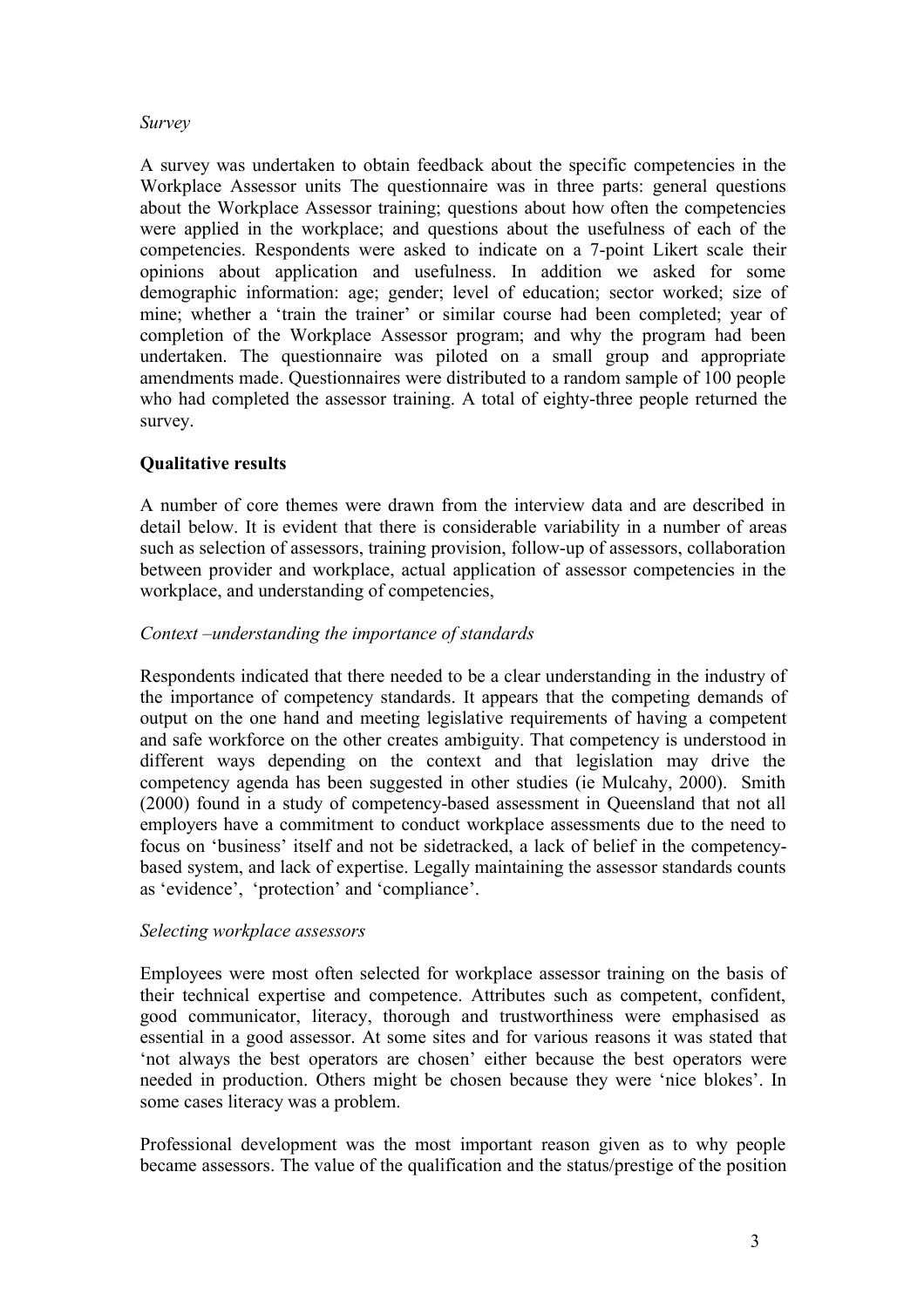were equally sought after, followed by opportunity for career advancement. The second most important reason for becoming an assessor was generated by the business needs and legal requirements from within the mining industry. To a lesser extent people said they took on assessor training because they had a personal interest in it or because it provided job variety.

In general, the characteristics and motivation of workplace assessors is poorly researched. Mulcahy and James (1999) in an extensive review of the contribution of competency-based training note that it may have provided workers with the power to control their own training. The commitment to assessment by those who choose to assess is important to the achievement of a safe working environment. Smith (2000) found in his study that there were instances of unprofessional and inadequate assessment processes. Given the push for increasing the qualifications of assessors (National Assessors and Workplace Assessors, 2001) a great deal of thought needs to be given to who would make an effective workplace assessor. Smith (2000) claims that many trainers and assessors lack the educational skills to provide remedial assistance to those experiencing difficulties with meeting competency requirements in the workplace.

### *Literacy issues*

Literacy levels of people undertaking the Workplace Assessor training was an issue for approximately half of the mine sites visited. The wording of the competencies, the training and the requirements surrounding assessment itself was thought to be very challenging for many who may have left school early or experienced even marginal literacy difficulties. In a recent review of the assessment package conducted by the National Assessors and Workplace Trainers (2001) it was suggested that further development of the package needs to consider using plain English in the standards and identified literacy problems among assessors as a major concern. Smith (2000) also found that language and literacy were seen as major problems in the ability of people to make assessment judgements.

### *Content issues*

Elements within the element *Plan Assessment* were described as 'hard' particularly in relation to the project and presentation. The time constraints imposed on completing the project were particularly problematic with up to 50% failing to complete

There were differing views about the usefulness of the competencies found in the package. Overall the contents contained within the element-*Plan Assessment* was thought to be useful for some mines particularly small mines but generally not applied at all sites because of the utilisation of 'off the shelf tools'. The Element *Conduct Assessment* on the other hand was useful and applied universally. The element-*Review Assessment* was generally thought to be useful but not always applied as taught, or even used at all.

In their review of the workplace assessor training package, the National Assessors and Workplace Trainers (2001) recommended that the content needs to be revised to meet the requirements of a broader range of practitioners from those skilled practitioners in RTOs to the part-time assessors in organisations. Jones (1999) suggests that there is a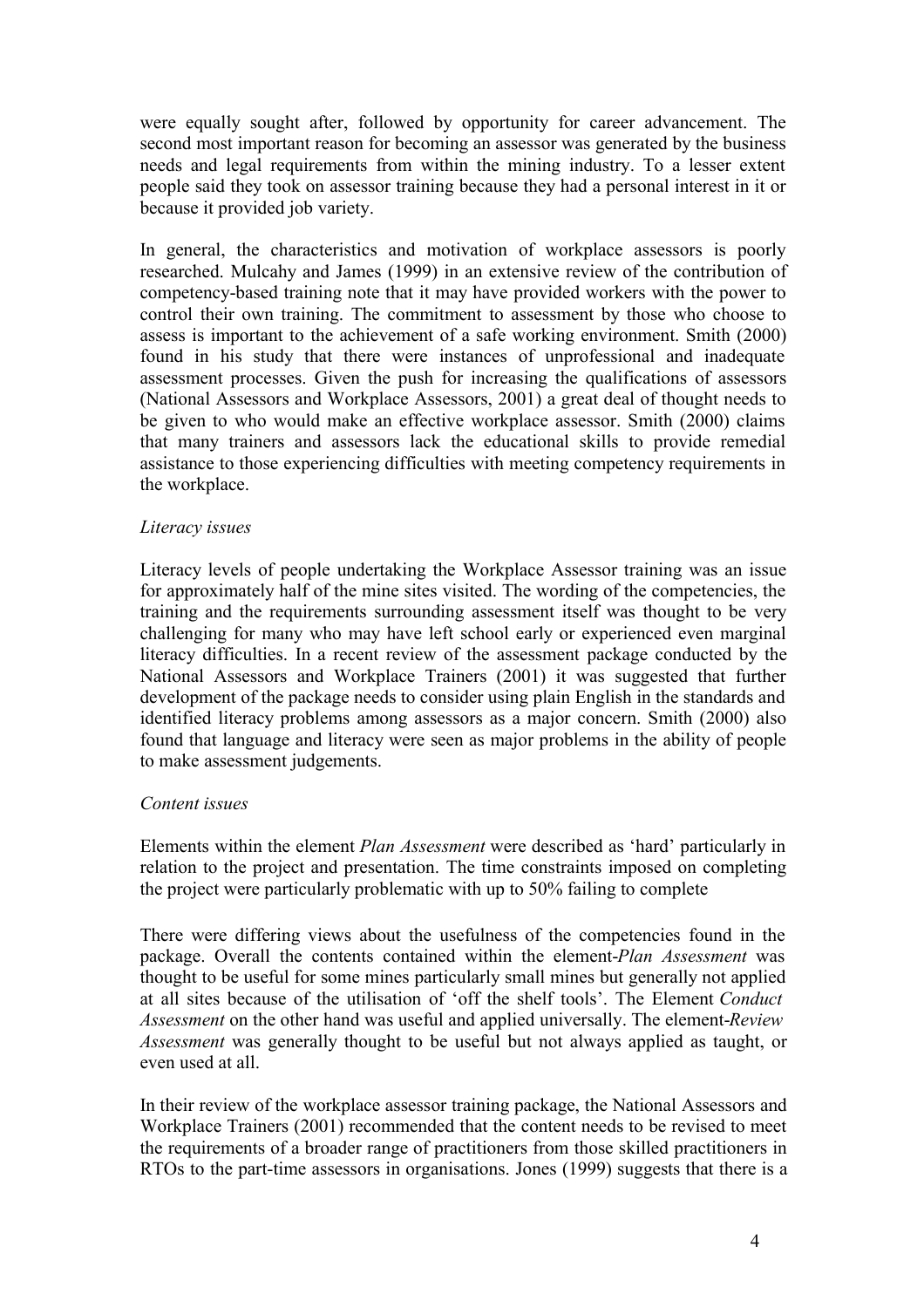need to ensure that assessors are not only skilled practitioners but also have a good grasp of educational and training principles.

The wording used in the Standards and subsequently found in the Workplace Assessor package was an issue at several mines This problem in relation to language and literacy has been identified in previous studies (i.e. Smith, 2000).

## *Quality of training*

Respondents thought that there was a great deal of variation in the training of Workplace Assessors due to the: *'different providers'*; *'different approaches'*; *'different time frames 1-7 days'*; *'different materials used'* and *'different locations'*. Over half of the mines visited indicated they were happy with their provider while others expressed grave disappointment. It was clear that higher quality of training was associated with close collaboration between the employer and the provider, getting feedback about participants, and tailoring to the specific needs of the industry and site.

These concerns about variability in the quality of training providers have been expressed in a number of other studies (Dorking, 1998; Harris and Simons, 2000; Johnston and Holland, 2000; National Assessors and Workplace Trainers, 2001; Smith, 2000). There is evidence that training tends to be designed only around stated competencies because these are assessed and as a result the focus is more on the 'assessment package' (Smith, 2000 p vi) rather than training. As a result only the bare minimum is taught in some assessor training programs and the broader educational abilities are not obtained.

Others agree that assessor training is more effective if there is a partnership between trainer and employer (Mulcahy and James, 1998, 1999) and that training is tailormade and on-site. 'Context not simply content, underwrites the interpretation of competency standards' (Mulcahy and James, 1999 p.122). This helps with other problems such as completion of difficult assessment items. It is difficult to see, given the available evidence, how attendance at a generic assessor training program conducted with an 'off-the-shelf' program is at all likely to produce quality outcomes at the workplace.

### *Skills currency*

Skills currency was raised as an important problem given that assessors might not use some of the competencies very often at all to maintain their confidence. Booth (2000) has also suggested that there is a need to provide on-going support for assessors when they have completed their training to increase confidence in the assessment procedure. This supports further the notion mentioned above of a closer partnership between employer and provider. Johnston and Holland (2000) point out that as the demand for more specialist skills increases then so does the demand on the skill of the assessor. Assessor skill development may need to be ongoing rather than based on a basic training. Cornford and Beven (1999) suggest that novice learners frequently need close supervision when applying new competencies compared to those who are more expert.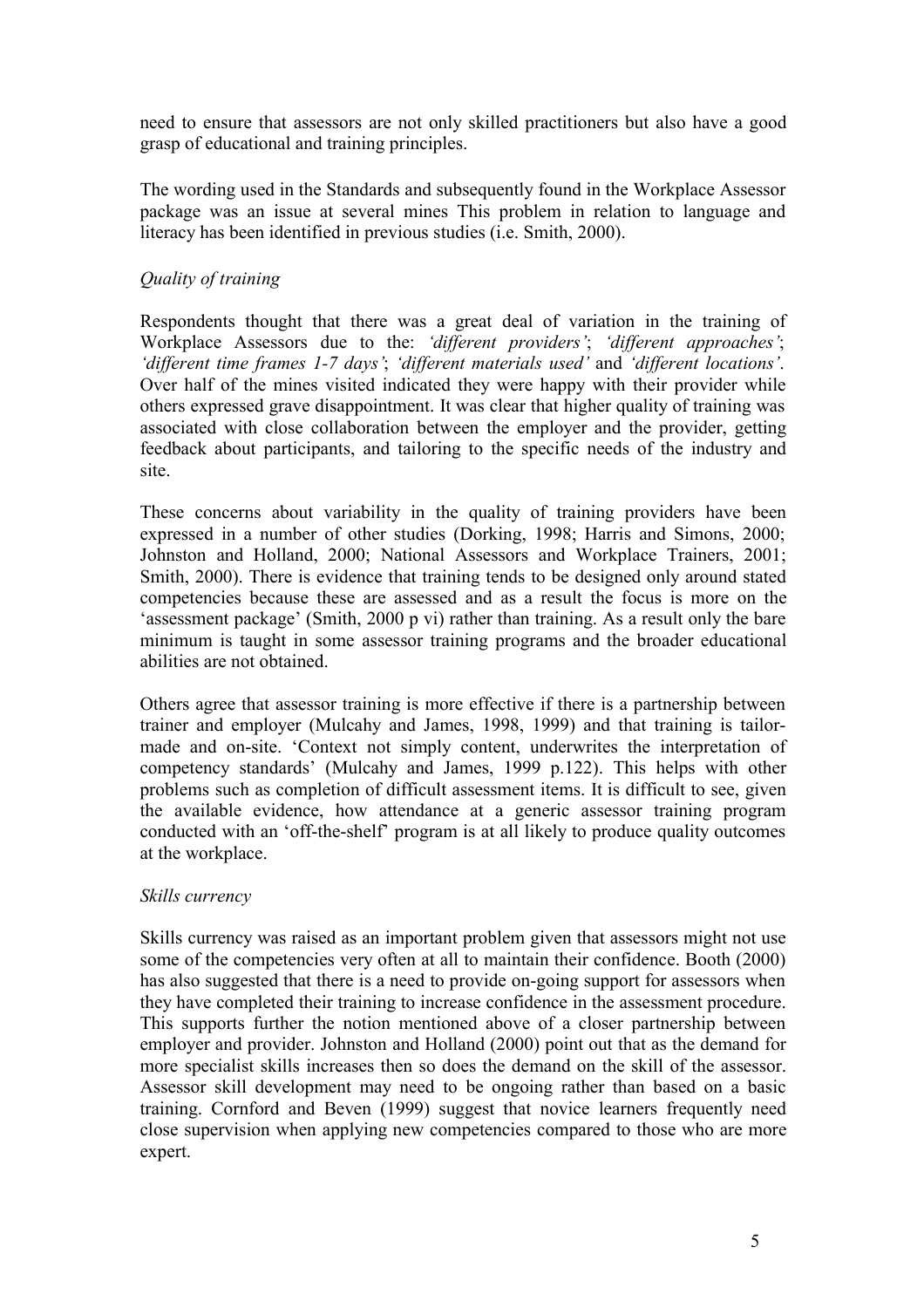### *The role of management*

The responsibility for the outcome of the Workplace Assessor training also lies with the mine management. Whilst this was not a strong theme it was raised at one focus group and several mine sites. When it comes down to it, *'working with the standards'* and *'wanting a competency-based system'* was considered to be the responsibility of management. The outcome was really up to the 'industry and the providers'. Some companies want a complete assessors package in 3 days including Train the Trainer and Assessor. In this sense the companies *'are forcing'* the providers and in the end you will *'get a provider that will do it'*.

The ability to obtain quality outcomes in the workplace from the competency-based system depends a great deal on the commitment of the employer who will drive implementation in a number of ways. As noted earlier, this problem has been identified by others (i.e. Smith, 2000).

### *Gathering evidence*

A key problem, because of the legal implications, was that of gathering appropriate evidence of competency. It was stated that assessment tended to be a single event at a particular time and in particular conditions. One might assess a person to be competent driving a vehicle in dry conditions but this may not indicate competency in wet conditions, for example.

That assessment tends to be summative rather than formative, is one shot' and needs to consider more holistic approaches has been raised frequently by others and is a major issue in the debate about the efficacy of assessment. Griffin (1995) argued that there are levels of competency and, for example, a single driving test is not a test of driving ability. Similarly, Chappell (1993, p 5) indicated that '…widespread access to various forms of assessment is a vital part of an equitable and cost effective system…'.

The idea that assessment should take many forms and be more holistic (Gonczi, 2001; Hall, 1996; Mulcahy and James, 1999) is an important addition to the behavioural underpinnings of competency-based assessment and clearly requires a broader view and involvement on the part of assessors and workplaces. Smith (2000) concluded that there is an over emphasis on summative assessment and the quantity rather than the quality of assessment.

### *Confidence in the assessor training*

Approximately half the mines visited indicated they were confident that their staff were competent assessors after completing the assessor training. However, other training coordinators and managers voiced concerns. Confidence in the assessors upon completion of the training was increased with having a good provider and tailoring the course. However, the provider is still only able to work with the standards as they are and have the job of making sense of the standards. Hall (1996) has suggested that transparent quality systems provide a level of confidence in competency-based assessment.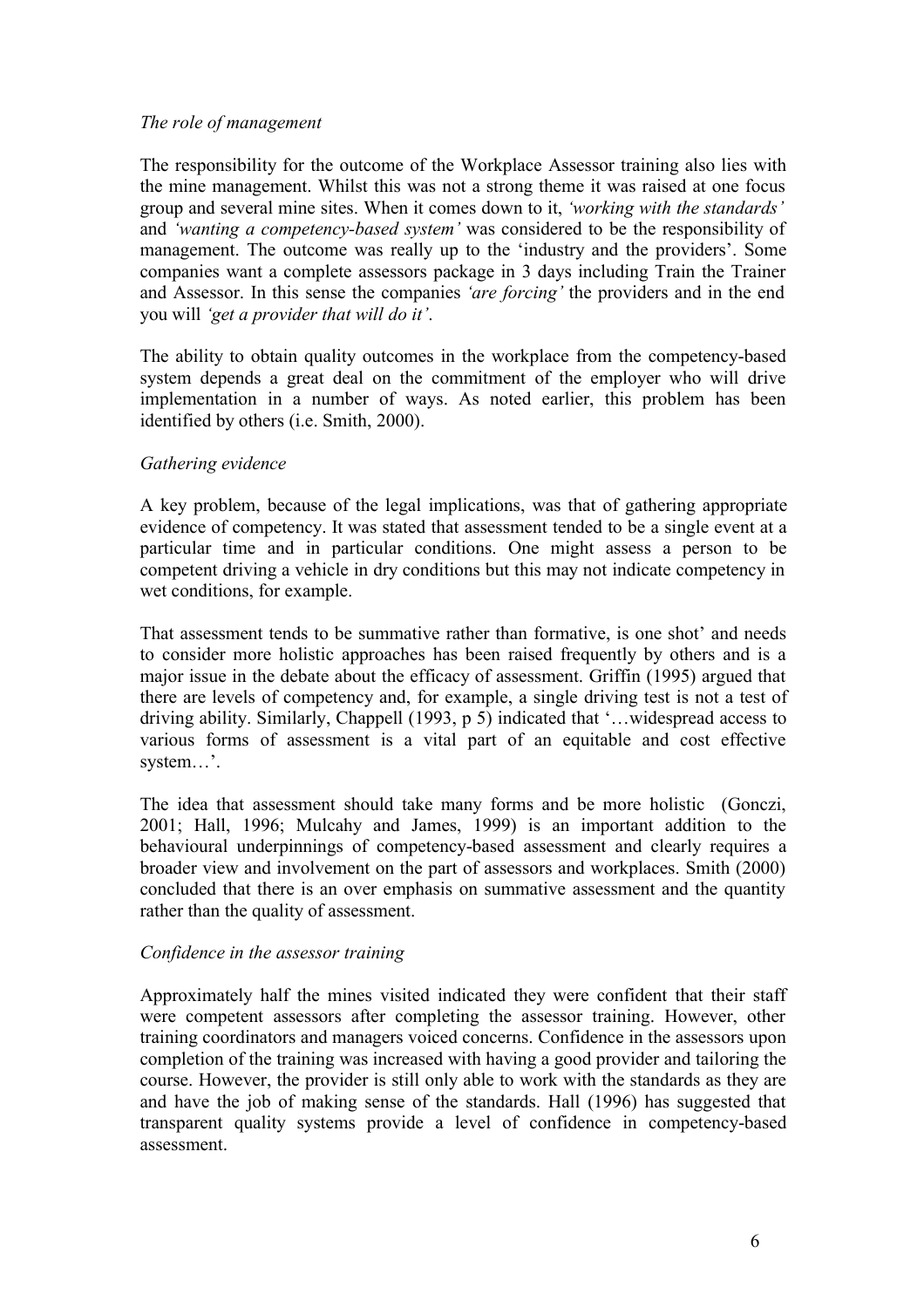### **Survey results**

### *Description of the sample*

The bulk of respondents (49%) were in the age group 36-47 yrs and 83% were under 48yrs of age. This distribution may reflect the tendency for more experienced operators to seek the assessor qualification. Only 8% of the sample were female. The majority (55%) were from the coal sector, 25% from the metalliferous sector and 8% from the extractive sector. Forty-nine percent of respondents worked in mines with between 101 and 300 persons and 83% had completed a train-the-trainer qualification. Fifty four percent of the sample completed assessor training in 2001 or 2002.

Interestingly, when asked about motivation to undertake assessor training 56% said that they were nominated. Personal satisfaction (46%) was also a key motivator. Pay, peer pressure, career and a quest for qualifications were minor factors in deciding to undertake training. It is not clear the extent to which this selection is based on ability.

### *Questionnaire responses*

There was general satisfaction with the assessor training in terms of its usefulness and applicability. It was interesting that the reported frequency of application of competences associated with planning and reviewing was less than for conducting assessment. This accords with the findings of the interviews and focus group data, which suggested that planning and reviewing assessment were undertaken infrequently. Competencies associated with conducting assessment were also seen as more useful than assessment and reviewing. However, in general participants did not feel the need to change the content of the assessor training.

It was interesting that respondents did not have a negative view on the wording of the competencies, which is somewhat different to the opinions expressed in the interviews and focus groups and the findings of previous studies (Smith, 2000).

One Way Analysis of Variance showed that there were no differences in opinion due to any of the independent variables (age, gender, education, sector in which employed, mine size, completion of 'train the trainer' program, year of completion, and motivation).

### **Best practice in assessor training and implementation**

The results of this study and the literature review suggest a number of initiatives that might improve assessor training and implementation of competency-based assessment in the workplace. There appear to be two major factors in creating best practice in assessor training and implementation. The first of these is acceptance and valuing by management of the importance of competency-based training. This would result in the development of integrated and systemic approach to implementing assessment. The second key is a partnership with a high quality provider who can provide appropriate training and ongoing support on-site.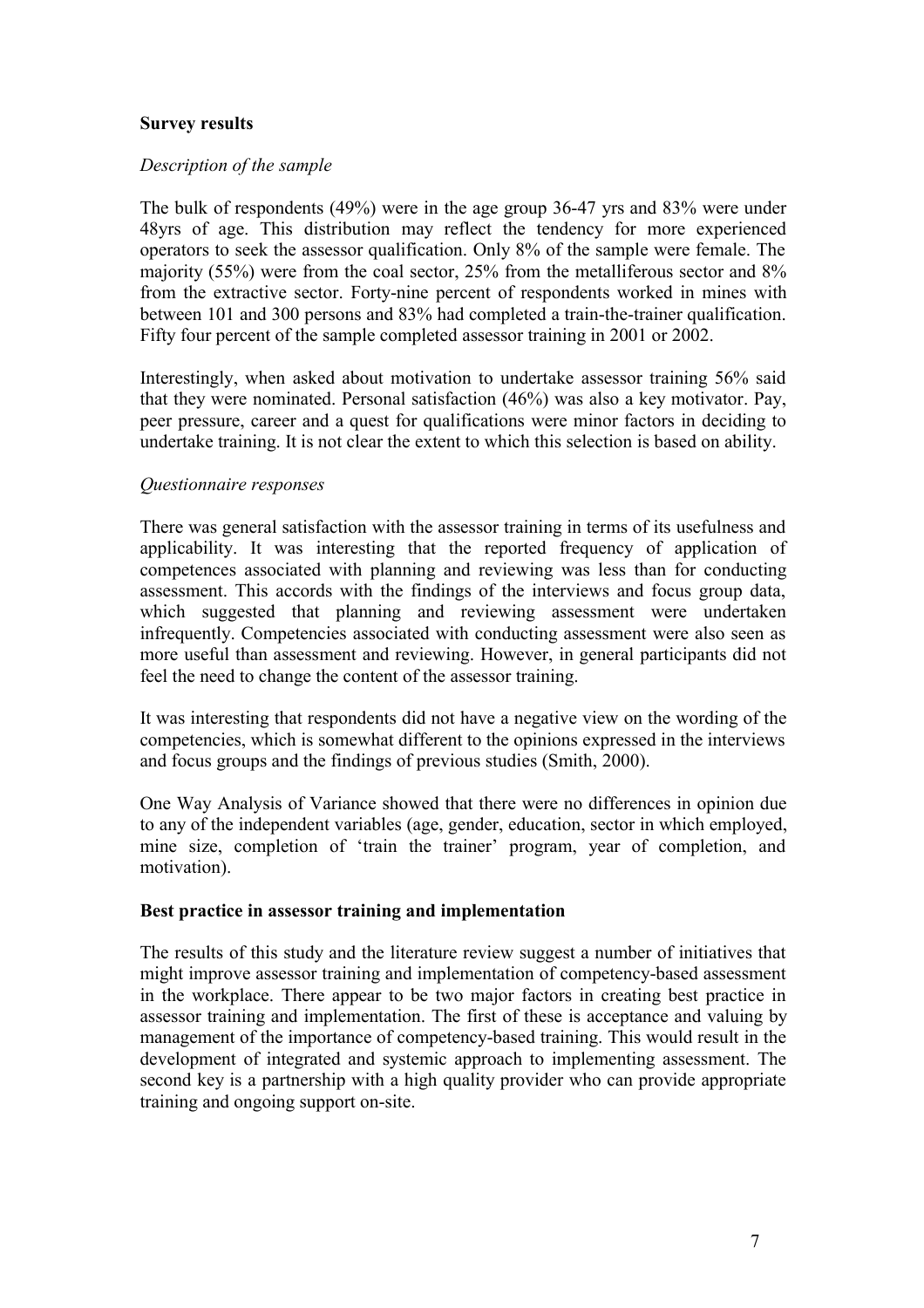These initiatives would result in the following best-practice:

- Development of clear protocols for competency-based assessment at the mine.
- Appropriate selection of assessors and 'pre-selection' training for those who do not meet essential criteria.
- Relevant, contextual assessor training designed collaboratively by the provider and the mine, and delivered on-site.
- Rewriting the competencies to make them more comprehensible to the average person.
- Ensure competency-based assessment is managed centrally.
- Increase essential communication, training and education skills in the course to improve assessor performance at the site.
- Follow-up of assessors immediately after the course to complete competency requirements.
- Supervision of initial assessments undertaken by assessors.
- A requirement that assessors, in order to maintain their skills, conduct regular assessments over a 12-month period.
- Competency review of assessors every 2 years in-vivo.
- Develop strategies for the collection and recording of competency assessment rather than 'one shot' assessments.
- Management of the provider-mine 'partnership'.

# **References**

Booth, R. (2000) 'Competency based assessment – one minute wonder or here to stay? Practitioners' attitudes to assessment in 2000', *Australian Vocational Education and Training Research Association 2000 Conference*. 23-24 March.

Chappell, C. (1993) 'The assessment of workplace competence', *National Training Board Network,* Vol. 10, pp 5-15.

Clayton, B., Booth, R., and Roy, S. (2001) 'Maximising confidence in assessment decision-making: a springboard to quality assessment', *Australian Vocational Education and Training Research Conference*, Adelaide, March.

Cornford, I., and Beven, F.A. (1999) 'Workplace learning: differential learning needs of novice and more experienced workers', *Australian and New Zealand Journal of Vocational Education Research*, Vol 7, No 2, pp. 25-54.

Docking, R. (1998) 'Assessor training programs' in C. Robinson & P. Thomson (eds) *Readings in Australian Vocational Education and Training Research*, NCVER, South Australia.

Gillis, S. and Griffin, P., Falk, I. & Catts, R. (1998) 'Reviewing the competency standards for assessment and workplace trainers', *Proceedings of the first national conference of the Australian Vocational Education and Training Research Association,* Sydney February.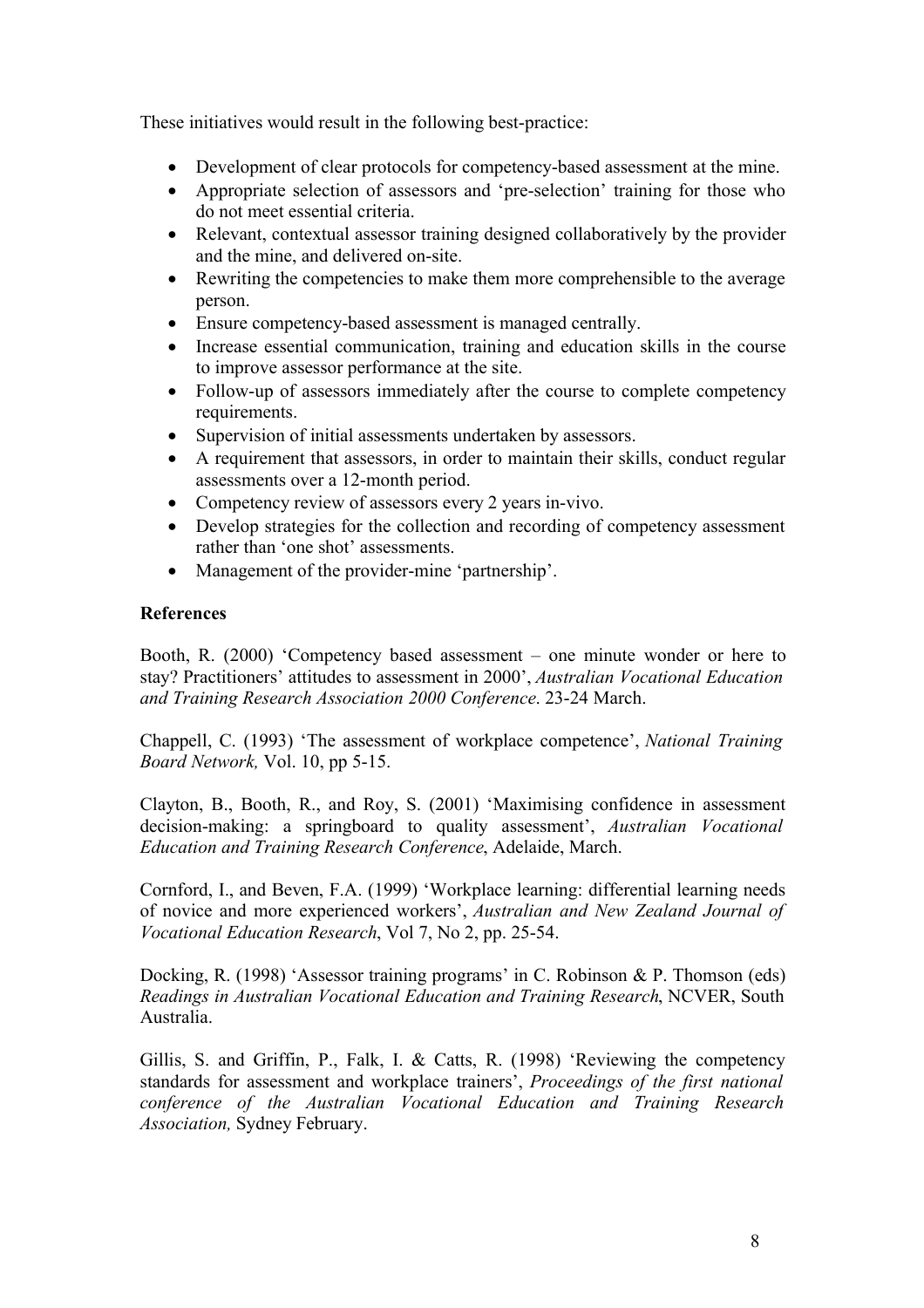Glaser, B. & Strauss, A. 1967, *The Discovery of Grounded Theory: Strategies for qualitative research*, New York, Aldine de Gruyter.

Gonczi, A. (2001) 'Review of international trends ane developments in competencybased education and training', in *International Perspectives on Competence in the Workplace*, Ed C. Velde, Kluwer, Netherlands.

Griffin, P. (1995) 'Competency assessment: avoiding the pitfalls of the past', *Australian and New Zealand Journal of Vocational Education and Research,* Vol 3, No 2, pp 34-59.

Hall, B. (1996) 'A question of assessment', *Australian Training Review*, No 17, pp. 15-17.

Harris, R. and Simons, M. (2000) 'There are workplace trainers and then there are workplace trainers', *Australian Vocational Education and Training Research Association 2000 Conference*. 23-24 March.

Jones, A. (1999) 'The place of judgement in competency-based assessment*' Journal of Vocational Education and Training,* Vol 51, No 1, pp 145-160

James, P. (2001) 'The double edge of competency training: contradictory discourses and lived experience', *Journal of Vocational Education and Training*, Volume 53, No 2, pp.301-325

Johnston, R., and Holland, T. (2000) 'Assessment in work-based training: a review of current issues', *Training Agenda,* Vol 8, No 4, pp 9-12.

Kandola, B. (2000) 'Training evaluation: how to get results', *Training Journal*, July, pp. 30-32.

Mulcahy, D. (2000) 'Turning the contradictions of competence: competency-based training and beyond', *Journal of Vocational Education and Training,* Vol 52, No 2. pp 259-281.

Mulcahy, D. (2002) 'Brokering the boundaries of industry and education: cultures of competency-based training', *Australian and New Zealand Journal of Vocational Education Research,* Vol 8, No2, pp 39-65.

Mulcahy and James (1998) 'Evaluating the contribution of competency-based training: Perspectives from stakeholders', *Proceedings of the first national conference of the Australian Vocational Education and Training Research Association, Sydney* February 1998, pp. 118-127

Mulcahy, D. and James, P. (1999)' Knowledge-making at work: The contribution of competency-based training', *Australian and New Zealand Journal of Vocational Education Research* Vol 7, No 2, pp. 81-105.

National Assessors and Workplace Trainers, (2001), 'Review of the training package for assessment and workplace training', November.